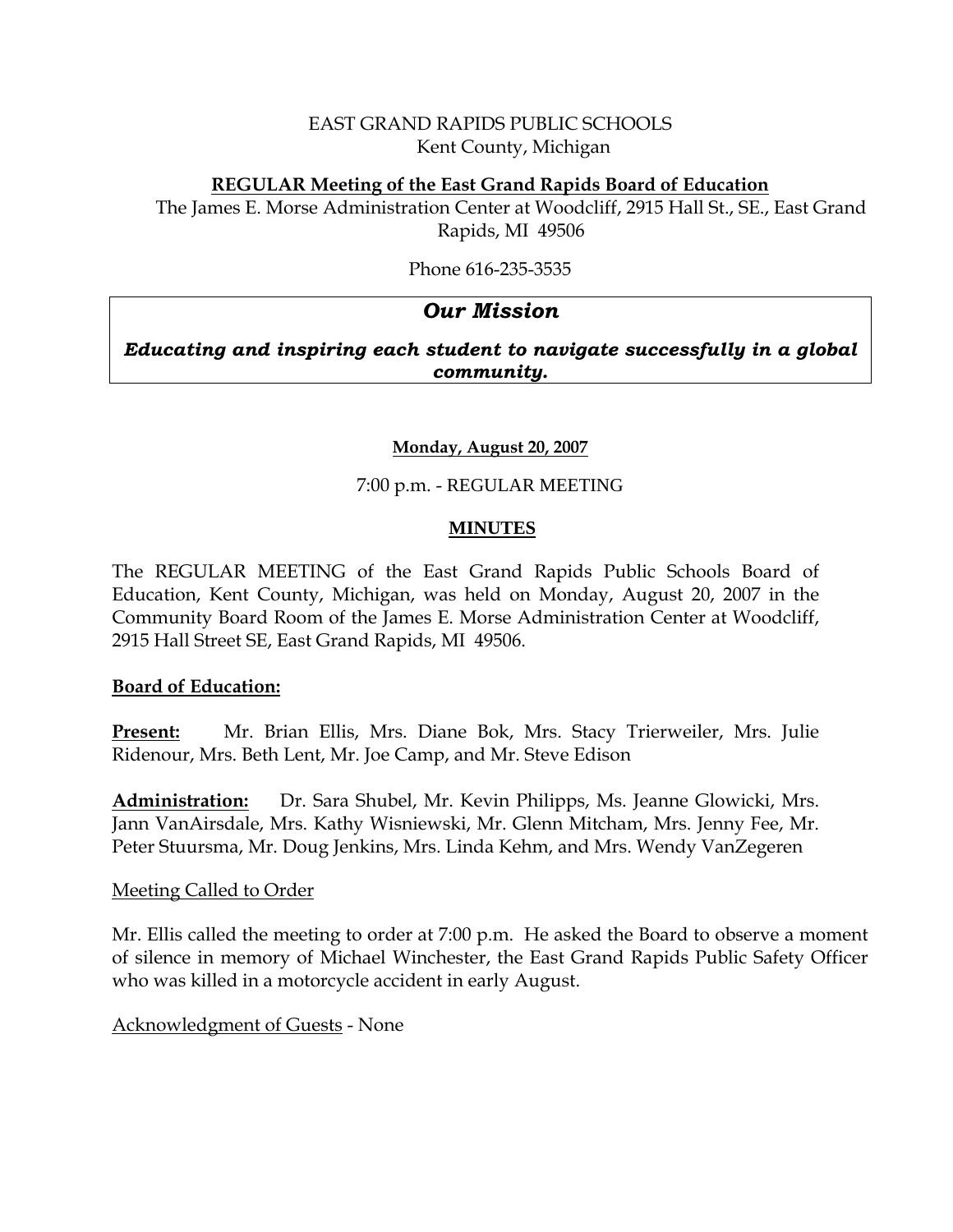#### Public Comments

Mrs. Beth Lent announced that with regret, she submitted a letter to the Board indicating that she is resigning her position with the Board of Education. She stated she has appreciated her time serving East Grand Rapids Public Schools and wished everyone the best of luck in the future. She and her husband will be moving to Chicago and her resignation will be effective August 27, 2007.

# Board Secretary's Report: Communications to and from the Board – Mrs. Trierweiler

Mrs. Trierweiler reported that the Board received a letter of resignation from Mrs. Beth Lent. Also, a thank you card was received from Diane Bok for the flowers from the Board following her recent surgery. Mrs. Trierweiler stated that she sent condolence notes to both Mayor Bartman and the Public Safety Department on behalf of the Board of Education.

Mr. Ellis and Dr. Shubel thanked Mrs. Lent for her 7 years of service to the East Grand Rapids Public Sschools. They presented her with a certificate from the Kent ISD acknowledging her 7 years of service. She was also given a certificate of appreciation from the district acknowledging her work, and an engraved gold pen.

#### Facilities Update – Mr. Camp

Mr. Camp announced that over the last 10 weeks much has been accomplished in the buildings. The buildings will be ready for teachers on August  $29<sup>th</sup>$ . The Fire Marshall must approve all buildings prior to occupation. Approximately 80% of the bond work has been accomplished over this summer. He stated that there have been a few challenges, but things are coming together. He thanked URS, OAK, and all the construction people, John Bowers, Patty Temple, Doug Jenkins and Kevin Philipps for all of their hard work on the projects. He noted that we continue to be on time and under budget.

# *Presentation/Discussion:* None

# *Action Items – Consent Agenda:*

| Background:     | In order to save time during the meeting, we are using a               |
|-----------------|------------------------------------------------------------------------|
|                 | Consent Agenda. Items in the Consent Agenda include those              |
|                 | that are considered routine or have been previously discussed          |
|                 | by the Board of Education. Any Board Member may request to             |
|                 | have any item removed for a separate discussion and vote.              |
| Recommendation: | Motion to approve items in the Consent Agenda Numbers 6<br>through $9$ |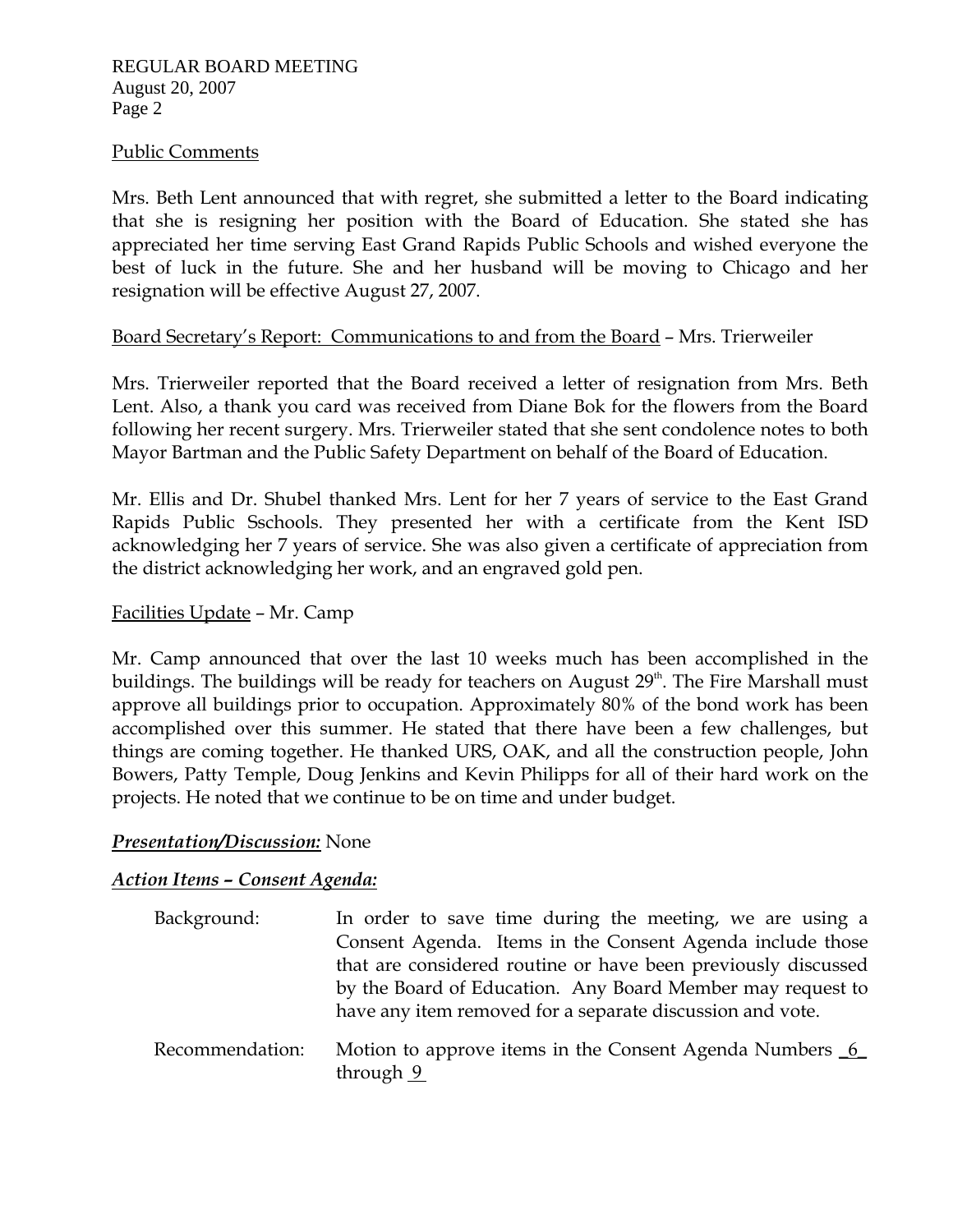Approval of Minutes of Organizational MEETING of 7/02/07 (Enclosure #6)

Approval of Minutes of Special Meeting of 7/26/07 (Enclosure #7)

Approval of Payment of Bills for June and July (Enclosure #8)

Approval of Overnight Student Activities (Enclosure #9)

| Background: | In accordance with Board of Education Policy #7490, the district   |
|-------------|--------------------------------------------------------------------|
|             | has various trips and overnight athletic and student activities as |
|             | outlined in Enclosure #9 for approval by the Board.                |
|             |                                                                    |

Recommendation: Motion to approve various trips and overnight athletic and student activities as outlined in Enclosure #9.

Mrs. Bok moved to approve Consent Agenda Items #6-9. Mrs. Trierweiler seconded the motion. Motion passed 7-0.

# *Other Action Items:*

# Approval to Dissolve the Athletic Facilities Assessment Special Committee

The Athletic Facilities Assessment Special Committee was formed for the express purpose of reviewing results from the previous bond election and bringing forward suggestions for Athletic Facilities needs in the district for a special election to be held in November, 2007. This committee has fulfilled its purpose.

Mrs. Ridenour moved to approve the dissolution of the Athletic Facilities Assessment Special Committee. Mr. Edison seconded the motion. Mr. Ellis recognized Mrs. Lent, Mr. Camp and Mr. Edison and thanked them for their time and efforts. Motion passed 7-0.

Appoint Delegate Representatives to MASB Fall Conference Delegate Assembly (Enclosure #11)

The Michigan Association of School Boards' 2007 Delegate Assembly is meeting at the annual 2007 Fall Conference at the Amway Grand Plaza Hotel and DeVos Place Convention Center in Grand Rapids on Thursday, November 1, 2007. Three delegates may be appointed to represent the East Grand Rapids Board of Education.

Mrs. Ridenour moved to appoint Mrs. Trierweiler, Mrs. Bok and Mr. Edison as delegates to the MASB 2007 Delegate Assembly. Mrs. Lent seconded the motion. Motion passed 7-0.

Approval of Region 3 Candidate for the MASB Board of Directors Three-Year Term (Enclosure #12)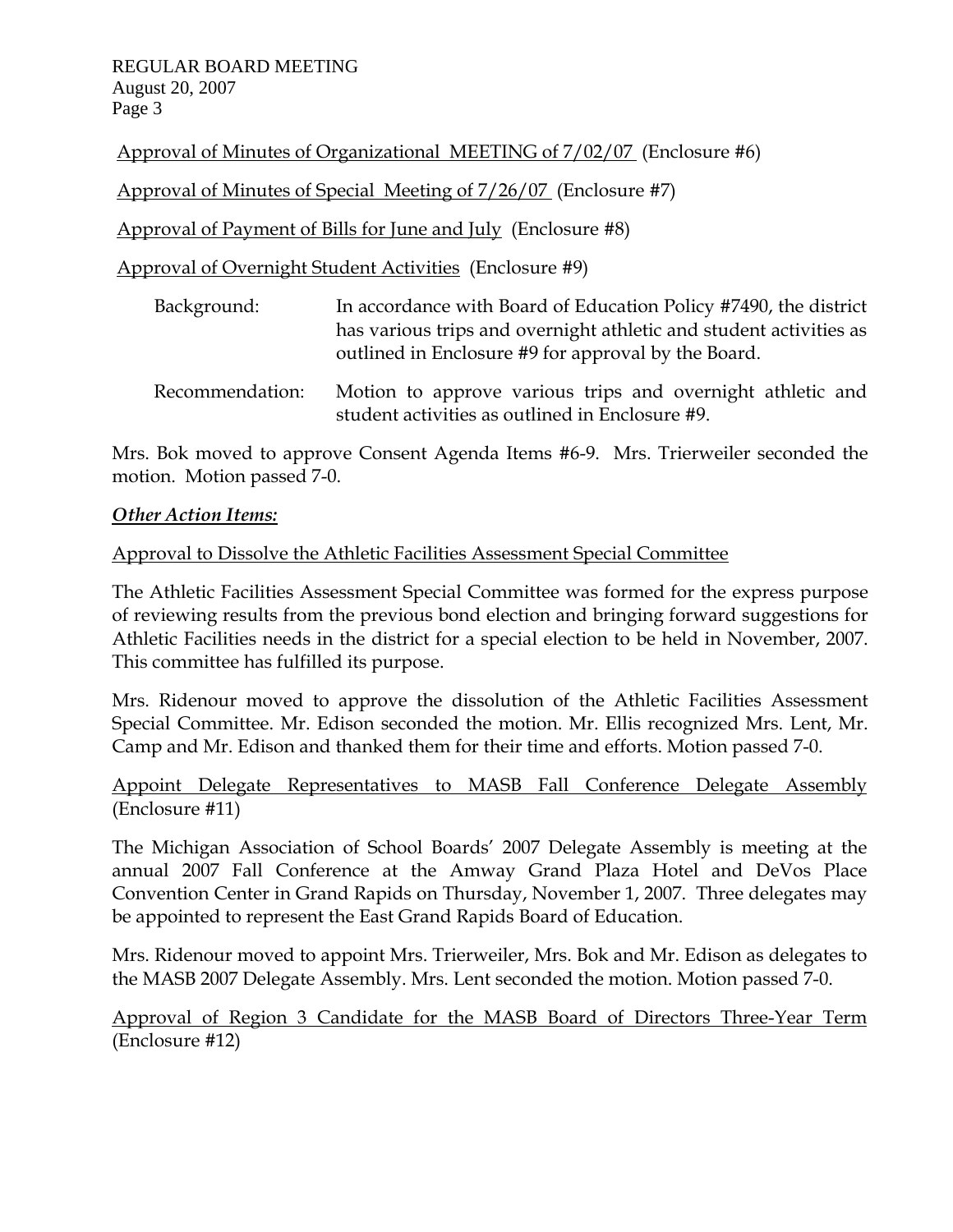Official ballots must be returned to MASB by September 7, 2007, to participate in the MASB Board of Directors Election. One candidate, Steve Zinger (nominated by Grandville Schools), has been nominated to represent our region, Region 3.

Mrs. Trierweiler moved to approve Steve Zinger as the candidate to represent Region 3 on the MASB Board of Directors. Mr. Edison seconded the motion. Motion passed 7-0.

Approval of OK Conference Expansion/Re-Alignment Beginning 2008-2009 (Enclosure #13)

The OK Conference has presented a proposal for the expansion/re-alignment beginning in 2008-2009. This proposal has been approved and recommended for acceptance by the Athletic Commission and the Executive Council of the OK Conference.

Mrs. Lent moved to approve the OK Conference expansion/re-alignment beginning 2008- 2009 as described in Enclosure #13. Mrs. Bok seconded the motion. The motion was discussed and questions were answered. Motion passed 7-0.

Approval of Superintendent Goals for 2007-2008 (Enclosure #14)

Following the discussion at the Organizational Meeting on July 2, 2007, the finalization of the Superintendent Goals for 2007-2008 are presented.

Mrs. Trierweiler moved to approve the finalized Superintendent's Goals for 2007-2008 per Enclosure #14. Mrs. Bok seconded the motion. Motion passed 7-0.

Approval of Resolution to call a Special School Board Election on Tuesday, November 6, 2007 (Enclosure #15)

The Department of Treasury has approved the preliminary qualification of the district's bond issue, which was presented to the Treasury Department on July 2, 2007. This allows the Board to move forward and officially call for a special election on November 6, 2007 related to the district Athletic Facility Bond proposal.

Mr. Camp moved to approve the resolution to officially call for a special election on November 6, 2007. Mrs. Lent seconded the motion. Motion passed 7-0.

# Approval to Purchase Meal Magic Software for Food Service Department (Enclosure #16)

Our Food Service Management company, Chartwells, has recommended an upgrade to our food service point of sale system. The upgrade will be web-based, which will provide excellent flexibility and ease of use for parents and students. The Finance Committee and Superintendent have reviewed the proposed upgrade and recommend approval.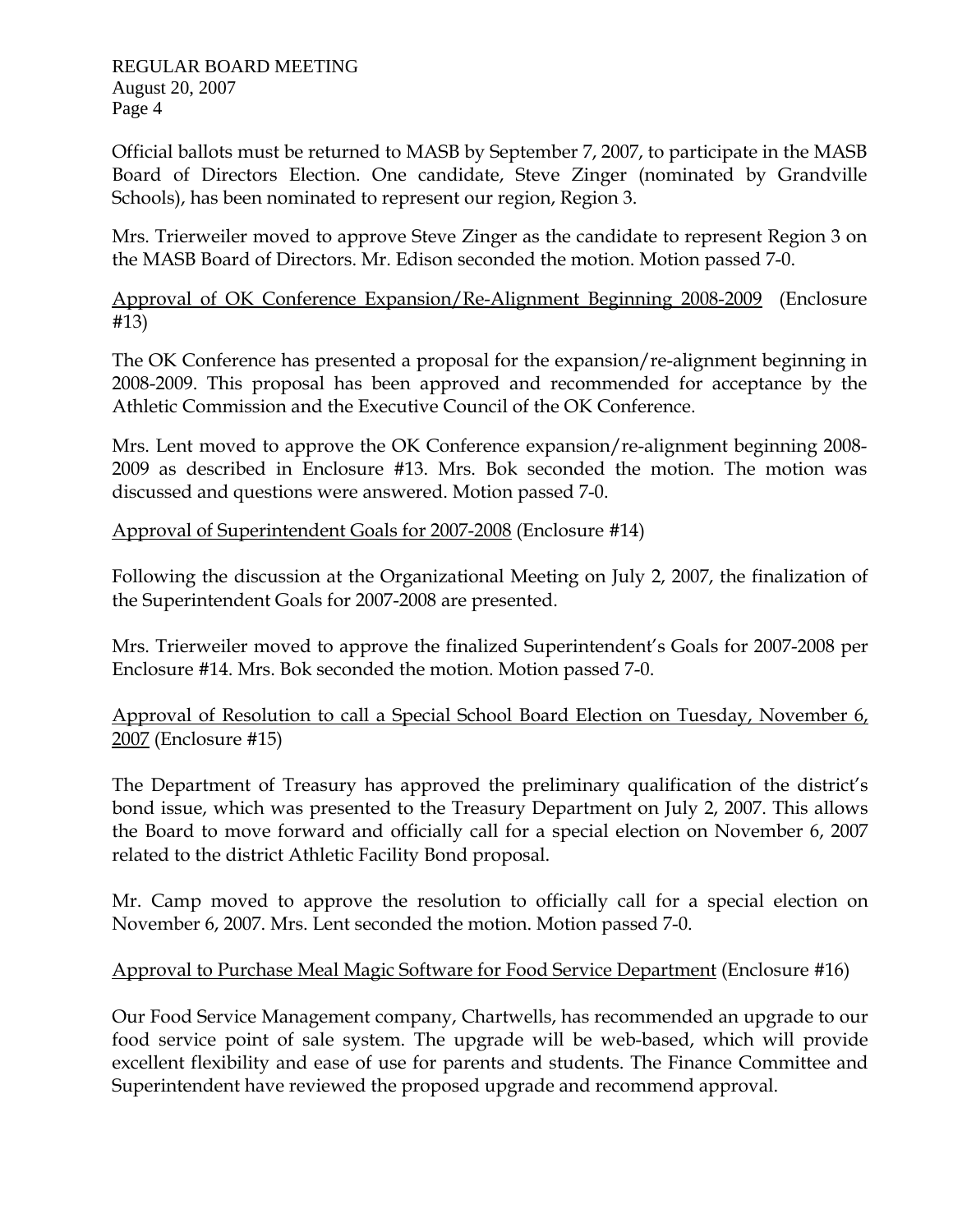Mrs. Ridenour moved to approve the purchase of the Meal Magic software upgrade in the amount of \$27,688.00. Mrs. Bok seconded the motion. Discussion followed. Motion passed 7-0.

## *Administrative Reports:*

#### **Superintendent**

# Opening of School

Dr. Shubel announced that first day for staff will be August  $29<sup>th</sup>$  and first day for students will be September 4<sup>th</sup>. She reiterated that the buildings will be ready for both staff and students.

# New Staff (Enclosure #17B)

Dr. Shubel introduced Mrs. Wendy VanZegeren, Principal at Breton Downs Elementary. Dr. Shubel stated that she has met with all new staff and that they are currently going through new staff orientation this week with Mrs. Glowicki and various other administrators in the district in order to understand the East Grand Rapids school system.

#### Michigan Merit Exam

Dr. Shubel announced that this is the first year that all juniors in the state took the ACT test. East Grand Rapids ranked highest in the county in the tests and this is a tribute to our entire teaching staff.

#### Assistant Superintendent of Business

# State Budget Update

Mr. Philipps stated that not much has happened since the Board last met in July. There is political gridlock going on in Lansing and not much movement of the state budget. It appears that September  $30<sup>th</sup>$  will be the timeline to hear anything. We need to continue to wait to see what will happen in Lansing. There is continuing talk of collaboration of services within public schools and also the bidding of all services over \$19,653.00 – i.e., audit services, construction services, etc.

# Athletic Advertising Signage Update

Mr. Philipps handed out information on 50 banner spots open at Memorial Field for advertising. This information is being handed out by Scott Robertson to businesses in East and elsewhere. All banners will have to be approved by the district. There has been a twotiered system put in place for banners. This has been discussed with the Finance Committee. The funds brought in will reduce the General Fund subsidy for athletics. The Board members expressed support for the signage.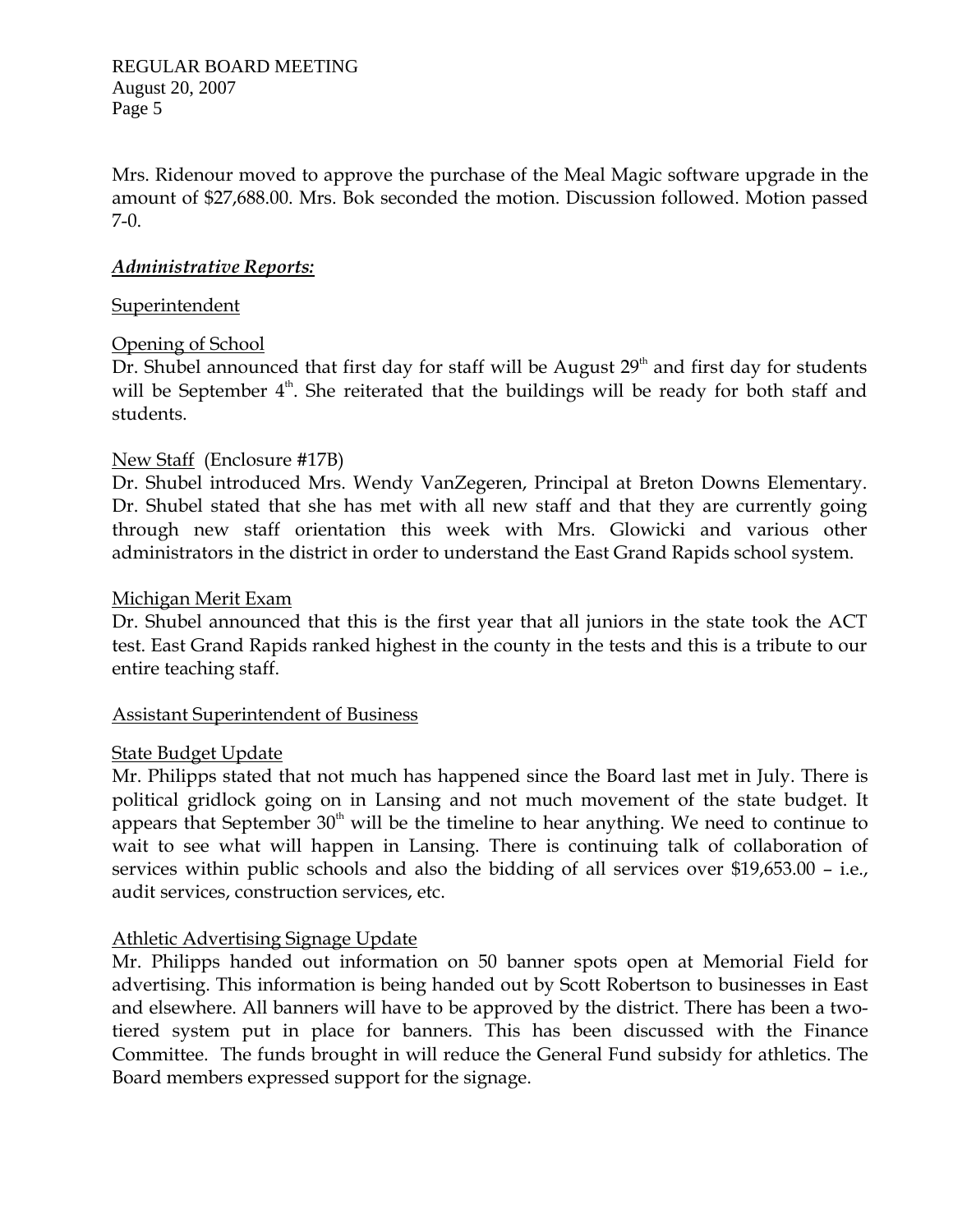## Assistant Superintendent of Instruction

Diversity Rally Update

The diversity rally was hosted last week by East Grand Rapids Public Schools in the high school PAC. There were over 326 people in attendance. Bob Woodrick was the guest speaker and Mrs. Kuklewski and two students were highlighted for their work at East Grand Rapids Middle School. This was the  $4<sup>th</sup>$  year of the rally.

#### New Staff Orientation

Mrs. Glowicki handed out the overview of the new teacher orientation. There are 8 new staff members this year. She discussed how technology is so important and works hand-inhand with instruction. Orientation began today and the morning was spent working with technology in the district. She reviewed the activities to be held for the rest of the week and indicated that all new staff would get together throughout the year for more training and discussion.

#### Board Representative Reports

Board Committee Assignments – Mr. Ellis (Enclosure #20A) Mr. Ellis reviewed the Board Committee assignment sheet.

## Board/Administrative Workshop– Mr. Ellis

Mr. Ellis announced that the Board/Administrative Workshop would be held on Monday, August  $27<sup>th</sup>$  at 5:00 p.m. Also at that meeting, the Board will discuss the process to fill the vacancy of Mrs. Lent from the Board.

Mr. Ellis urged everyone in the audience to stay for cake and wish Mrs. Lent well. He again thanked her for her 8 years of service to the students, staff and parents of East Grand Rapids Public Schools.

#### Adjournment

Mr. Ellis adjourned the meeting at 7:58 p.m.

Respectfully submitted,